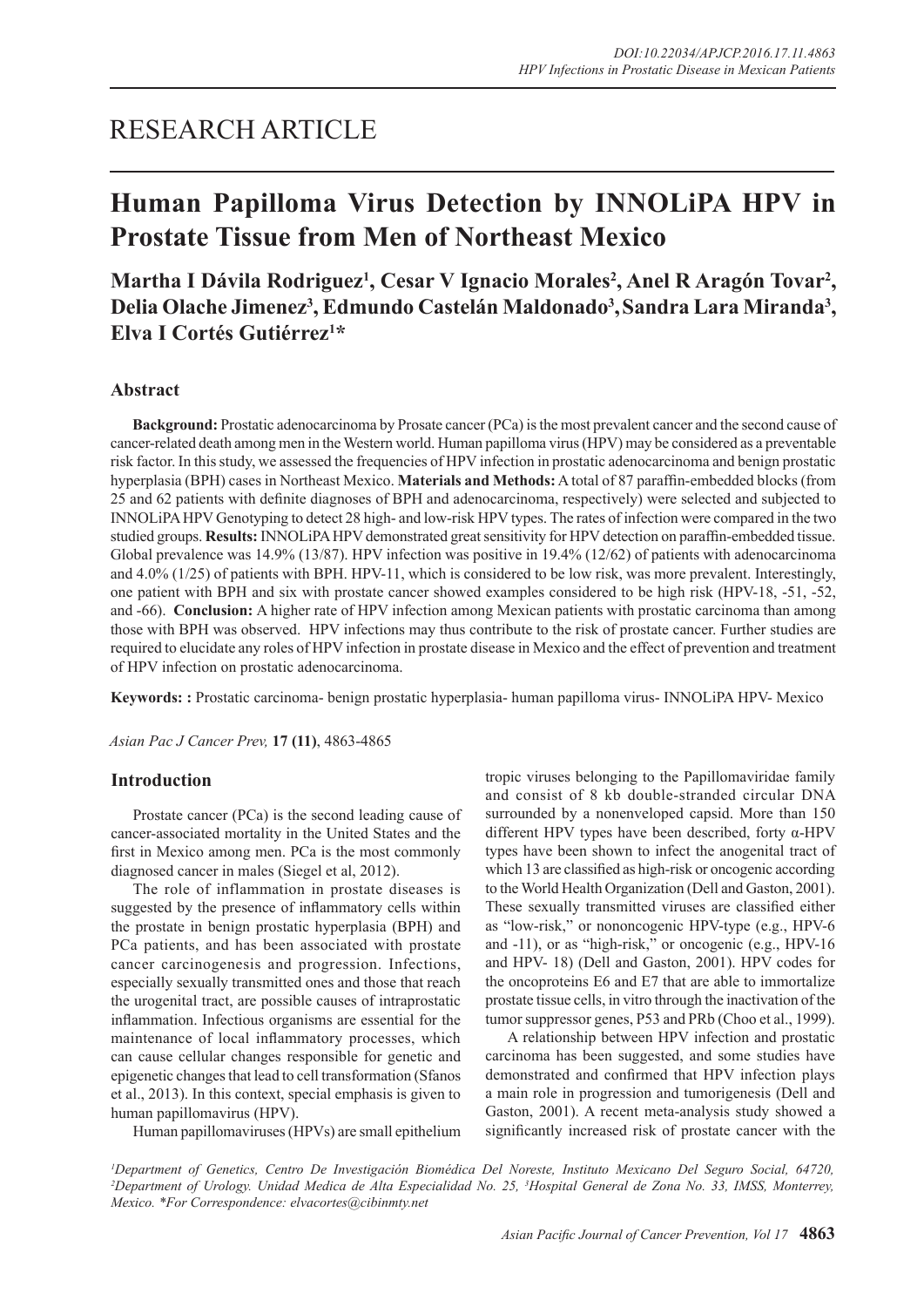#### *Martha I. Dávila Rodriguez, et al*

positivity of overall HPV detected in prostate tissues (Yang et al, 2015).

The prevalence of HPV DNA in tumor tissue of patients with prostate cancer has been poorly investigated in Mexico (Martinez Fierro, 2010). Therefore, the present study examined the prevalence of high- and low-risk HPV, using a highly sensitive assay, in BPH and prostatic adenocarcinoma blocks in Northeastern Mexico.

# **Material and Methods**

## *Patients*

Biopsies in formalin-fixed paraffin-embedded tissues were collected for 62 patients who were diagnosed with primary prostate cancer and 25 patients with BPH in a single institution in the Northeastern area of Mexico (seven states) from January 2014 to December 2015.

BPH and PCa were confirmed by a pathologist through standard criteria. Tumors were staged using standard criteria by Gleason score and TNM staging.

All patients had negative histories of exposure to ei-ther chemotherapy or radiotherapy prior to surgery, and they had no other diagnosed cancers. Demographic and medical information including age, habitat, Gleason score, and metastasis was collected from patients' medical records.

The use of formalin-fixed and paraffin-embedded prostate cancer tissues and the related clinical information were approved by the Research and Ethical Committee of Unidad Médica de Alta Especialidad (UMAE) 25.

#### *DNA extraction*

To extract DNA, tumor fragments were incubated in 200 µL TE solution (1 mM EDTA, Tris 10 mM, pH 7.4) with 20 mg/mL of proteinase K at 65°C overnight or until complete fragment digestion. Subsequently, the proteinase K was inactivated at 95°C for 15 min, and the total product was used for phenol-chloroform DNA extraction. The value index and purity of extracted DNA was studied by NanoDrop (Jenway, NanoDrop, OSA, United Kingdom).

#### *Detection-Genotypification HPV*

The INNO-LiPA HPV genotyping test (Innogenetics NV, Ghent, Belgium) directs the amplification of a 65-bp region of the HPV L1 gene and allows the identification of 28 anogenital HPV genotypes, with the inclusion of a human DNA internal control, HLA-DPB1 (270 bp), and two HPV controls.

Results from specimens that failed to amplify the controls, indicating invalid samples, were excluded from the study.

INNO-LiPA HPV permits simultaneous detection of multiple genotypes in a single sample.

## **Results**

The mean age for the BPH group and the prostatic adenocarcinoma group was  $61 \pm 11.9$  and  $64 \pm 6.4$ years respectively ( $P = 0.73$ ). The 25 patients with BPH had undergone transurethral prostatic resection of the prostate,

and the 62 with prostatic adenocarcinoma had undergone open prostatectomy. The 35% was Gleason 2-6, 43% Moderate-Gleason 7, and 22% High- Gleason 8-10.

The overall prevalence of HPV infection in all studied samples was 14.9% (13/87). The frequency of HPV infection in patients with BPH and prostatic adenocarcinoma was 4% and 19.4% respectively.

The analysis of HPV genotype was performed. Of 13 samples HPV positive, HPV-11 considered as low risk, was more prevalent (46.1%). One patient with BPH present HPV-18 considers as high risk. Interestingly, in six patients with prostate cancer were detected HPV-high risk (types 51, 52, and 66). Two samples (15.4%) showed multiple infections (two types of HPV).

Sensitivity of INNO-LiPA HPV. The results obtained using the INNO-LiPA HPV kit were compared with PCR using MY09 and MY11 primers. Of the 87 samples analyzed, three were true positive, 74 true negative, 10 false negative, and none false positive. Validation analysis revealed a sensitivity of 23% and 100% specificity of PCR (MY09/MY11) with respect to the INNO-LiPA kit.

### **Discussion**

HPV prevalences in patients with prostate cancer demonstrate large variations worldwide, ranging between 2% and 65% (Anwar et al., 1992; Stricker et al, 1998). The prevalence of HPV infection in Mexican patients with prostate cancer (19.4%) is according to the global prevalence (18.9%) reported in a recent meta-analysis study (Yang et al., 2015).

A recent study using Real Time PCR showed that HPV DNA was found in 20.0% of 200 patients with PCa (Atashafrooz and Rokhbakhsh-Zamin., 2016).

Our results are in accordance with previous reports that indicated an association between presence of HPV-DNA and risk of inflammation in prostate tissue, which might lead to prostatic carcinoma.

The mechanism of HPV infections and prostate cancer development is far from clear. It has been proposed that exposure to environmental factors such as infectious agents and dietary carcinogens, and hormonal imbalances lead to injury of the prostate gland and to the development of chronic inflammation and regenerative 'risk factor' lesions, referred to as proliferative inflammatory atrophy (Ghasemian et al., 2013).

McNicol and Dodd (1990), were the first to demonstrate HPV genomic sequences in prostate tissues. Subsequent studies, such as, provided further evidence to support a relationship between HPV and prostate cancer (Anwar et al., 1992; Martinez-Fierro et al., 2010, Atashafrooz and Rokhbakhsh-Zamin., 2016). The oncogenic types of HPVs are recognized as the major cause of intraepithelial neoplasia of the anogenital tract (Aghakhani et al., 2011).

In our study, we found different types of oncogenic high-risk HPV (types 18, 51, 52, and 66) without the presence of a predominant HPV type, suggesting that the HPV association with PCa is not due to a specific type of HPV, as implied in previous reports, particularly because HPV16 was not detected in this study (Serth et al.,